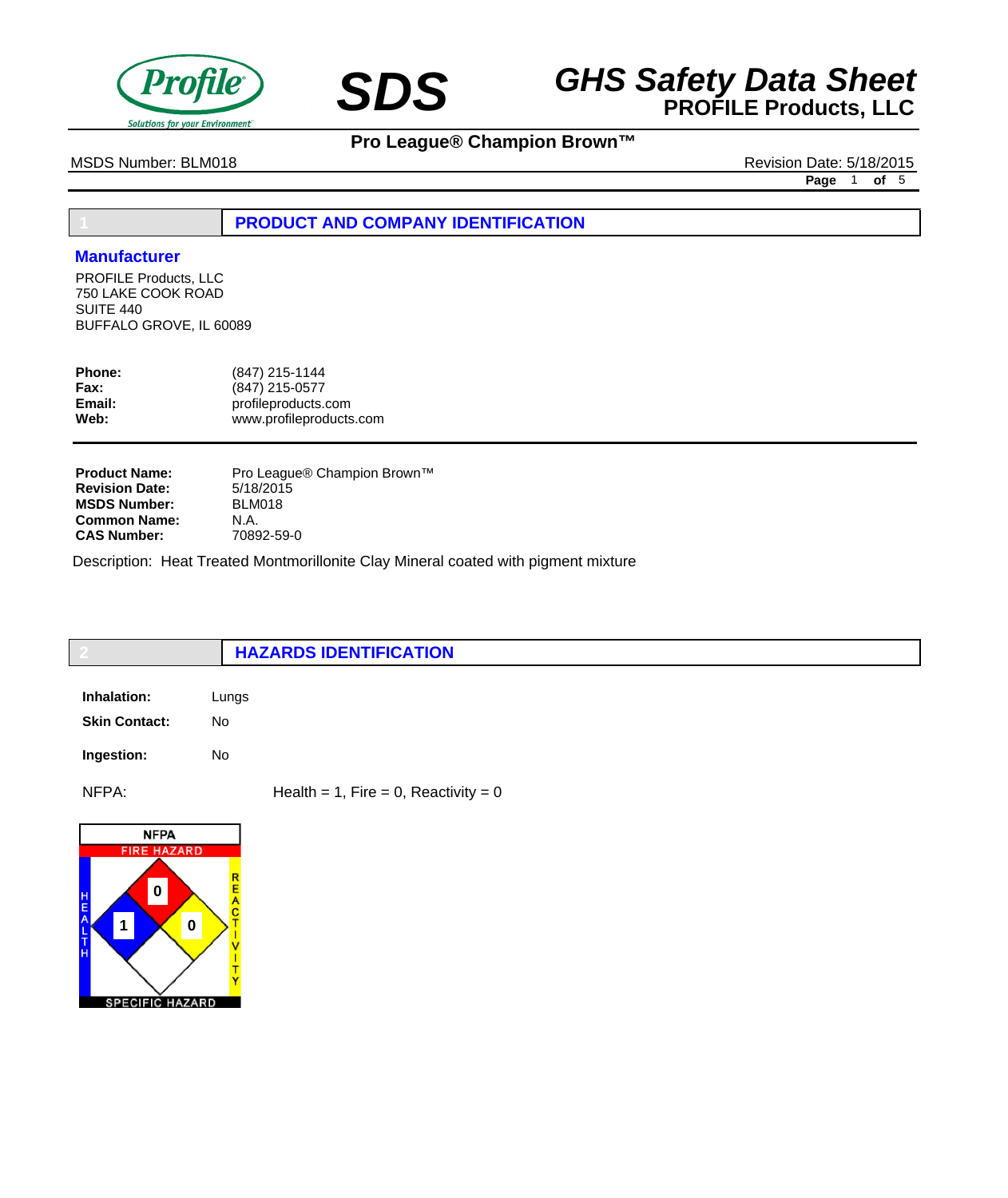



MSDS Number: BLM018 Revision Date: 5/18/2015

**Pro League® Champion Brown™**

**Page** 2 **of** 5

GHS Signal Word: WARNING

GHS Hazard Pictograms:



GHS Classifications: Health, Specific target organ toxicity - Single exposure, 3

GHS Phrases:

 H335 - May cause respiratory irritation

GHS Precautionary Statements:

 P201 - Obtain special instructions before use.

- P202 Do not handle until all safety precautions have been read and understood.
- P261 Avoid breathing dust/fume/gas/mist/vapours/spray.

Crystalline Silica (Quartz) [EPA Hazard Category: Health]

Carcinogen: OSHA - No NTP - Yes (respirable) IARC - Yes

This product contains up to 5% crystalline silica. The International Agency for Research on Cancer (IARC) has stated that there is sufficient evidence of carcinogenicity of crystalline silica to human beings. It was noted that carcinogenicity was not detected in all industrial circumstances studied. The NTP's Sixth Annual Report on Carcinogens include respirable crystalline silica. The Hazard Communication Standard (29CFR 1910.1200) requires that any material containing over 0.1% of a substance reported as a carcinogen in an IARC monograph or the most recent NTP Annual Report on Carcinogens must be identified as a carcinogen. These identifications are for hazard communications only and do not serve as assessments of carcinogenic risk. Crystalline silica is known to cause silicosis. At dust levels below the recommended PEL exposure to the crystalline silica contained in this product should not present a health hazard.

Inhalation of excessive concentrations of any dust, including this material, may lead to lung injury. As formulated, this product is not expected to form appreciable respirable crystalline silica dust from use or attrition. Because application and exposure data indicate exposure to respirable quartz in the normal use of the ingredient within this product which contains crystalline silica, is well below the OSHA Permissible Exposure Limit (PEL) and ACGIH Threshold Limit Value (TLV). Adverse effects would not be expected from normal use of this product

## **3 COMPOSITION/INFORMATION ON INGREDIENTS**

### **Ingredients:**

| $\text{Cas }#$            | Perc.                       | Chemical Name                                                     |
|---------------------------|-----------------------------|-------------------------------------------------------------------|
| 14808607   3-5%<br>112345 | $\frac{1}{5}$ $\frac{3}{8}$ | Silica, crystalline quartz<br>  Diethylene glycol monobutyl ether |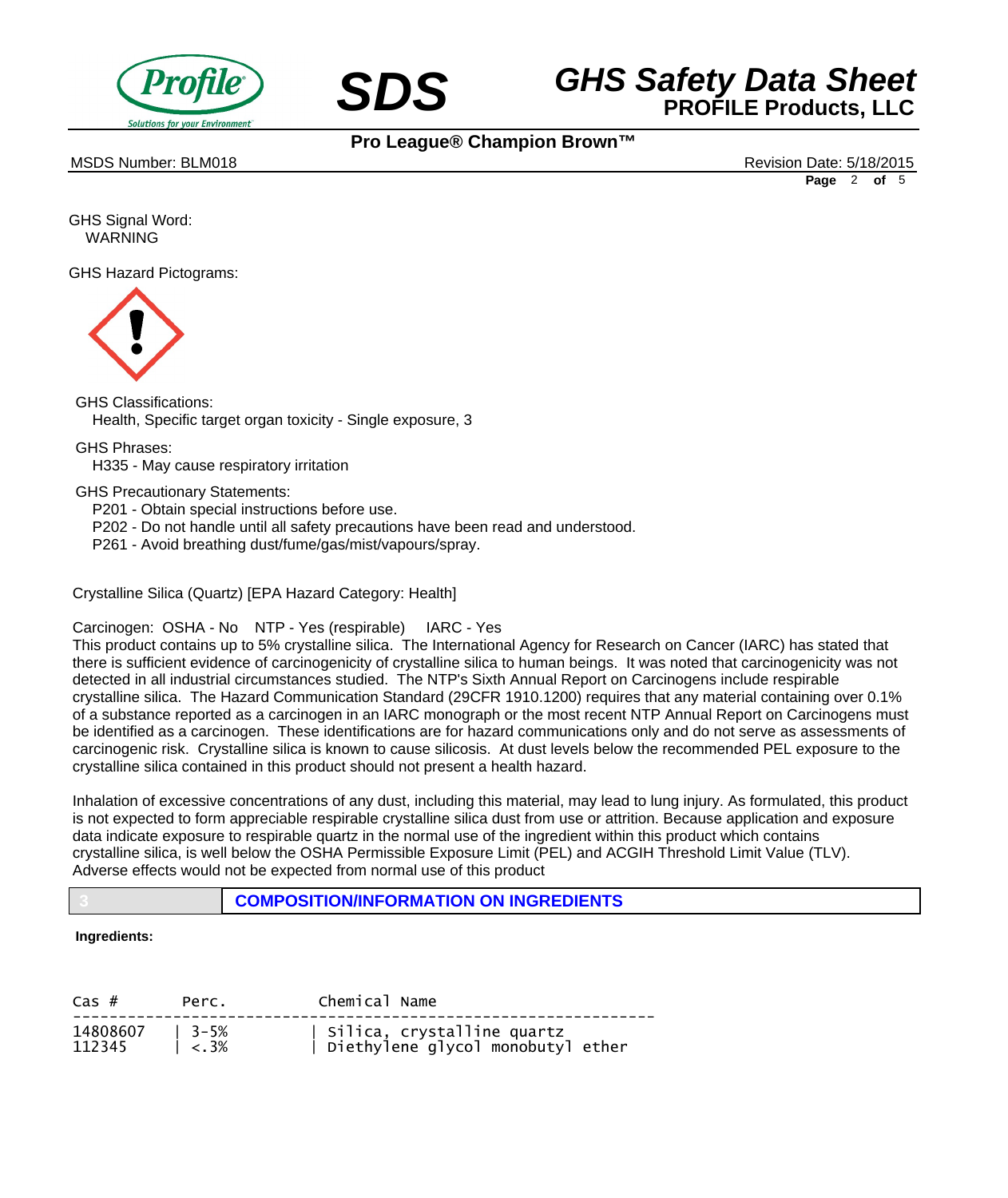

# **SDS GHS Safety Data Sheet**<br>**PROFILE Products, LLC**

# **Pro League® Champion Brown™**

MSDS Number: BLM018 Revision Date: 5/18/2015

**Page** 3 **of** 5

#### **4 FIRST AID MEASURES** Wash throughly with soap and water. Flush thoroughly with water. See a physician if discomfort persists. **Skin Contact: Eye Contact:**

| <b>FIRE FIGHTING MEASURES</b> |
|-------------------------------|

Non-flammable and non-hazardous

| <b>ACCIDENTAL RELEASE MEASURES</b> |
|------------------------------------|
|                                    |

Steps to be taken in case material is released or spilled: If uncontaminated, sweep up or collect, and reuse as product. If contaminated with other materials, collect in suitable containers.

|                              | <b>HANDLING AND STORAGE</b>                                                                                                                                                                       |
|------------------------------|---------------------------------------------------------------------------------------------------------------------------------------------------------------------------------------------------|
| <b>Handling Precautions:</b> | Steps to be taken in case material is released or spilled: If uncontaminated, sweep up or collect, and<br>reuse as product. If contaminated with other materials, collect in suitable containers. |
| <b>Storage Requirements:</b> | Store in dry area.                                                                                                                                                                                |

|                                               | <b>EXPOSURE CONTROLS/PERSONAL PROTECTION</b>                                                                                                                                                                                                                                                                                                                                                                                                                                                                                                             |
|-----------------------------------------------|----------------------------------------------------------------------------------------------------------------------------------------------------------------------------------------------------------------------------------------------------------------------------------------------------------------------------------------------------------------------------------------------------------------------------------------------------------------------------------------------------------------------------------------------------------|
| <b>Personal Protective Equip:</b>             | Respiratory Protection: If dust concentrations exceed recommended Permissible Exposure Limits, use<br>NIOSH- approved dust respirators, with approval TC-21C-xxx, until feasible engineering controls are<br>completed.<br>Ventilation: Local exhaust or other ventilation that will reduce dust concentrations to less than<br>Permissible Exposure Limits is recommended.<br>Eye Protection: If high dust concentrations exist, tight-fitting goggles are recommended to reduce dust<br>exposure to the eyes.<br>Other Protective Equipment: Optional. |
| Exposure Limits (respirable fraction) in Air: |                                                                                                                                                                                                                                                                                                                                                                                                                                                                                                                                                          |
| OSHA & MSHA - PEL                             | $10mq$ /m $3$                                                                                                                                                                                                                                                                                                                                                                                                                                                                                                                                            |
|                                               | % $SiO2 + 2$ (8-Hour TWA)                                                                                                                                                                                                                                                                                                                                                                                                                                                                                                                                |
| <b>ACGIH - TLV</b>                            | 0.05 mg/cubic meter (8-Hour TWA)                                                                                                                                                                                                                                                                                                                                                                                                                                                                                                                         |
| <b>NIOSH</b>                                  | 0.05mg/cubic meter (10-Hour TWA, 40-hour work week)                                                                                                                                                                                                                                                                                                                                                                                                                                                                                                      |

Exposure Limits refer to the respirable fraction.

PEL means OSHA Permissible Exposure Limit.

TLV means American Conference of Governmental Industrial Hygienists (ACGIH) Threshold Limit Value.

MSHA means Mine Safety and Health Administration Exposure Limit.

TWA means 8 hour Time Weighted Average.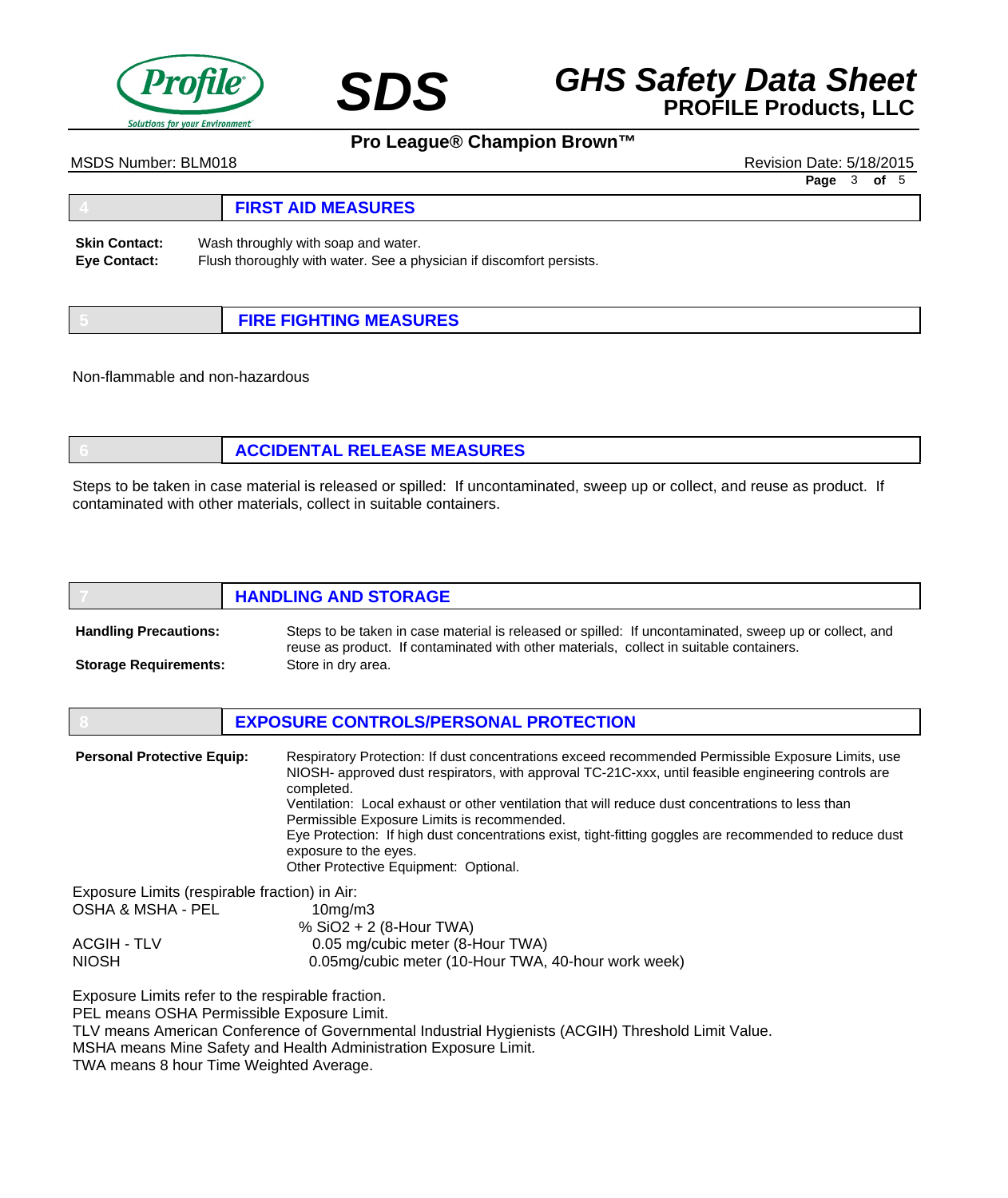

# **SDS GHS Safety Data Sheet**<br>**PROFILE Products, LLC**

**Pro League® Champion Brown™**

MSDS Number: BLM018 Revision Date: 5/18/2015

**Page** 4 **of** 5

# **9 PHYSICAL AND CHEMICAL PROPERTIES**

**Vapor Pressure:** N.A. **Odor: Appearance:** Brown to buff-colored granular particles

**Solubility: Freezing/Melting Pt.: Bulk Density:**

Negligible Negligible N.A. 40 lbs/cubic ft.

# **10 STABILITY AND REACTIVITY**

**Stability: Materials to Avoid: Hazardous Polymerization:** Champion Brown is stable under all normal conditions. Unreacted polymer monomers Will not occur.

**11 TOXICOLOGICAL INFORMATION**

Inhalation- N.E. Intravenous- Rat - LD50:15mg/kg Oral - Rat - LD50:3160 mg/kg

| <b>ECOLOGICAL INFORMATION</b> |  |
|-------------------------------|--|
|-------------------------------|--|

| <b>DISPOSAL CONSIDERATIONS</b> |
|--------------------------------|
|                                |

Can be disposed of in an approved disposal facility, in accordance with applicable federal, state, and local regulations. The nature and extent of contamination, if any, may require use of specialized disposal methods.

**14 TRANSPORT INFORMATION**

DOT Class: Not regulated #